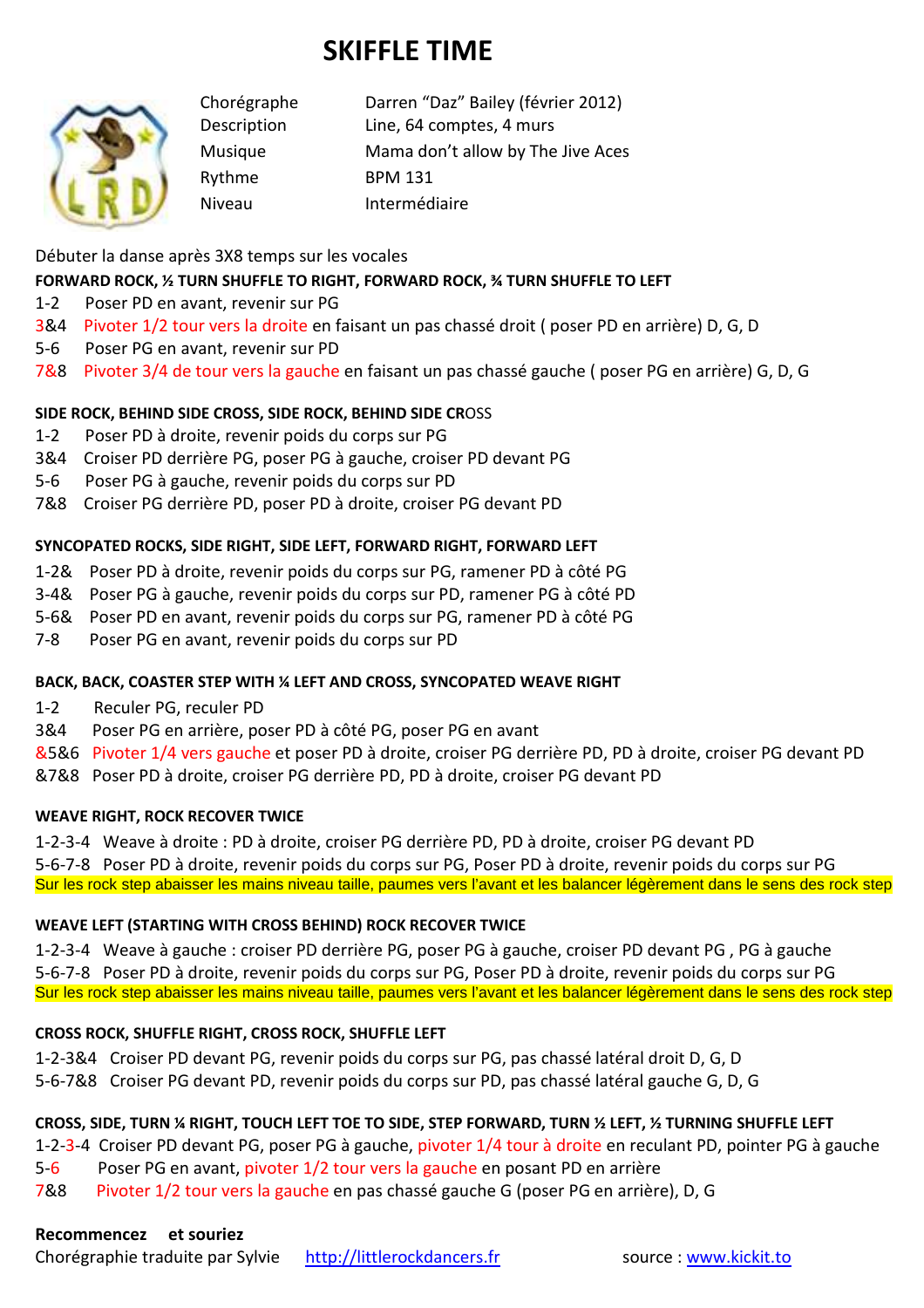Skiffle Time Choreographed by Darren "Daz" Bailey

Description:64 count, 4 wall, intermediate line dance

Musique:**Mama Don't Allow** by The Jive Aces [CD: It's Skiffle Time - EP / Tunes Start dancing on lyrics

FORWARD ROCK, ½ TURN SHUFFLE TO RIGHT, FORWARD ROCK, ¾ TURN SHUFFLE TO LEFT

1-2Rock right forward, recover to left

3&4Chassé back right-left-right turning ½ right

5-6Rock left forward, recover to right

7&8Chassé back left-right-left turning ¾ left

SIDE ROCK, BEHIND SIDE CROSS, SIDE ROCK, BEHIND SIDE CROSS

1-2Rock right side, recover to left

3&4Behind-side-cross right-left-right

5-6Rock left side, recover to right

7&8Behind-side-cross left-right-left

SYNCOPATED ROCKS, SIDE RIGHT, SIDE LEFT, FORWARD RIGHT, FORWARD LEFT

1-2&Rock right side, recover to left, step right together

3-4&Rock left side, recover to right, step left together

5-6&Rock right forward, recover to left, step right together

7-8Rock left forward, recover to right

BACK, BACK, COASTER STEP WITH ¼ LEFT AND CROSS, SYNCOPATED WEAVE RIGHT

1-2Step left back, step right back

3&4Left coaster step

&5&6Turn ¼ left and step right side, cross left behind, step right side, cross left over

&7&8Step right side, cross left behind, step right side, cross left over

WEAVE RIGHT, ROCK RECOVER TWICE

1-2Step right side, cross left behind

3-4Step right side, cross left over

5-6Rock right side, recover to left

7-8Rock right side recover to left

On rock steps lower hands down to waist level, palms facing forward, and sway hands slightly in direction of rocks WEAVE LEFT (STARTING WITH CROSS BEHIND) ROCK RECOVER TWICE

1-2Cross right behind, step left side

3-4Cross right over, step left side

5-6Rock right side, recover to left

7-8Rock right side, recover to left On rock steps lower hands down to waist level palms facing forward and sway hands slightly in direction of rocks

CROSS ROCK, SHUFFLE RIGHT, CROSS ROCK, SHUFFLE LEFT

1-2Cross/rock right over, recover to left

3&4Chassé side right-left-right

5-6Cross/rock left over, recover to right

7&8Chassé side left-right-left

CROSS, SIDE, TURN ¼ RIGHT, TOUCH LEFT TOE TO SIDE, STEP FORWARD, TURN ½ LEFT, ½ TURNING SHUFFLE LEFT

1-2Cross right over, step left side

3-4Turn ¼ right and step right back, touch left side

5-6Step left forward, turn ½ left and step right back

7&8Chassé back left-right-left turning ½ left

#### **Informations pour contacter le chorégraphe:**

**Darren "Daz" Bailey** | [Courriel] | [Website] | **Adresse:** 45 Nash Rd, Newport | **Téléphone:** 01633 282962